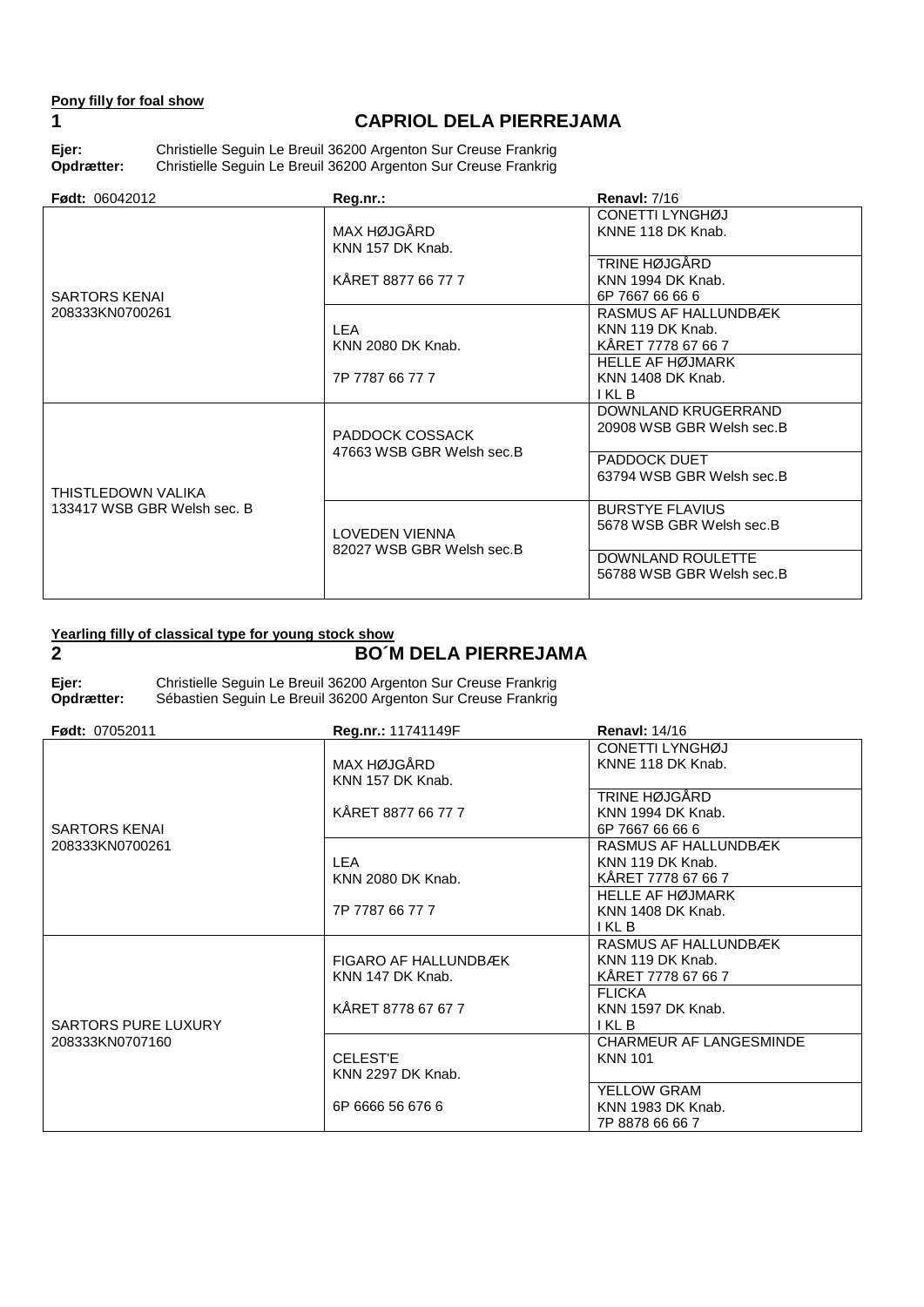# **5-year old mare of classical type for grading**

# **3 SARTORS PURE LUXURY**

Ejer: Kristina Waern, 34 route de Lauzerville, 31570 Perserville, France<br>**Opdrætter:** Ruth Sartor Westergaard Nymindegabvej 83 6851 Janderup Vest Ruth Sartor Westergaard Nymindegabvej 83 6851 Janderup Vestj.

| <b>Født: 30062007</b> | Reg.nr.: 208333KN0707160 | Renavl: 7/8                 |
|-----------------------|--------------------------|-----------------------------|
|                       |                          | RASMUS AF DAMGÅRD           |
|                       | RASMUS AF HALLUNDBÆK     | KNN 67 DK Knab.             |
|                       | KNN 119 DK Knab.         |                             |
|                       |                          | <b>VIBEKE AF HALLUNDBÆK</b> |
| FIGARO AF HALLUNDBÆK  | KÅRET 7778 67 66 7       | 8240048 DK Knab.            |
| KNN 147 DK Knab.      |                          |                             |
|                       |                          | DANCAN'S COCO               |
| KÅRET 8778 67 67 7    | <b>FLICKA</b>            | KNN 83 DK Knab.             |
|                       | KNN 1597 DK Knab.        | II KL                       |
|                       |                          | <b>HEIDI</b>                |
|                       | I KL B                   | KNN 1471 DK Knab.           |
|                       |                          | II KL B                     |
|                       |                          | DANCAN'S SUN SPOT           |
|                       | CHARMEUR AF LANGESMINDE  | KNN 60 DK Knab.             |
|                       | KNN 101 DK Knab.         | II KL                       |
|                       |                          | SANDRA AF LANGESMINDE       |
| <b>CELEST'E</b>       | <b>II KL</b>             | KNN 1436 DK Knab.           |
| KNN 2297 DK Knab.     |                          | II KL A                     |
|                       |                          | <b>RITTERSTERN</b>          |
| 6P 6666 56 676 6      | YELLOW GRAM              | DVH 544 DK DV               |
|                       | KNN 1983 DK Knab.        | DH.                         |
|                       |                          | ALEXSIS AF GRAM             |
|                       | 7P 8878 66 66 7          | KNN 1794 DK Knab.           |
|                       |                          | 7P 7876 67 76 7             |

#### **9-year old pony mare for approval for crossbreeding**

# **4 THISTLEDOWN VALIKA**

**Ejer:** Christielle Seguin Le Breuil 36200 Argenton Sur Creuse Frankrig S. Anderson Costock Grange Farm, Notting Road Costock, Loughborough, Leics. LE12 6XE 10 Great Britain

| <b>Født: 03052003</b>                              | Reg.nr.: 826046020133417 WSB                       | Køn: Hoppe                                             |
|----------------------------------------------------|----------------------------------------------------|--------------------------------------------------------|
| PADDOCK COSSACK<br>47663 WSB GBR Welsh sec.B       | DOWNLAND KRUGERRAND<br>20908 WSB GBR Welsh sec.B   | DOWNLAND CHEVALIER<br>3951 WSB GBR Welsh sec.B         |
|                                                    |                                                    | DOWNLAND CAMELIA<br>15435 WSB GBR Welsh sec.B          |
|                                                    | PADDOCK DUET<br>63794 WSB GBR Welsh sec.B          | DOWNLAND TOREADOR<br>12247 WSB GBR Welsh sec.B         |
|                                                    |                                                    | DOWNLAND DUET<br>47742 WSB GBR Welsh sec.B             |
|                                                    | <b>BURSTYE FLAVIUS</b><br>5678 WSB GBR Welsh sec.B | <b>CRIBAN VICTOR</b><br>1775 WSB GBR Welsh sec.B       |
| <b>LOVEDEN VIENNA</b><br>82027 WSB GBR Welsh sec.B |                                                    | <b>BURSTYE MINERVA</b><br>8078-FS2 WSB GBR Welsh sec.A |
|                                                    | DOWNLAND ROULETTE<br>56788 WSB GBR Welsh sec.B     | DOWNLAND CHEVALIER<br>3951 WSB GBR Welsh sec.B         |
|                                                    |                                                    | <b>VAMDELL REGALO</b><br>37781 WSB GBR Welsh sec.B     |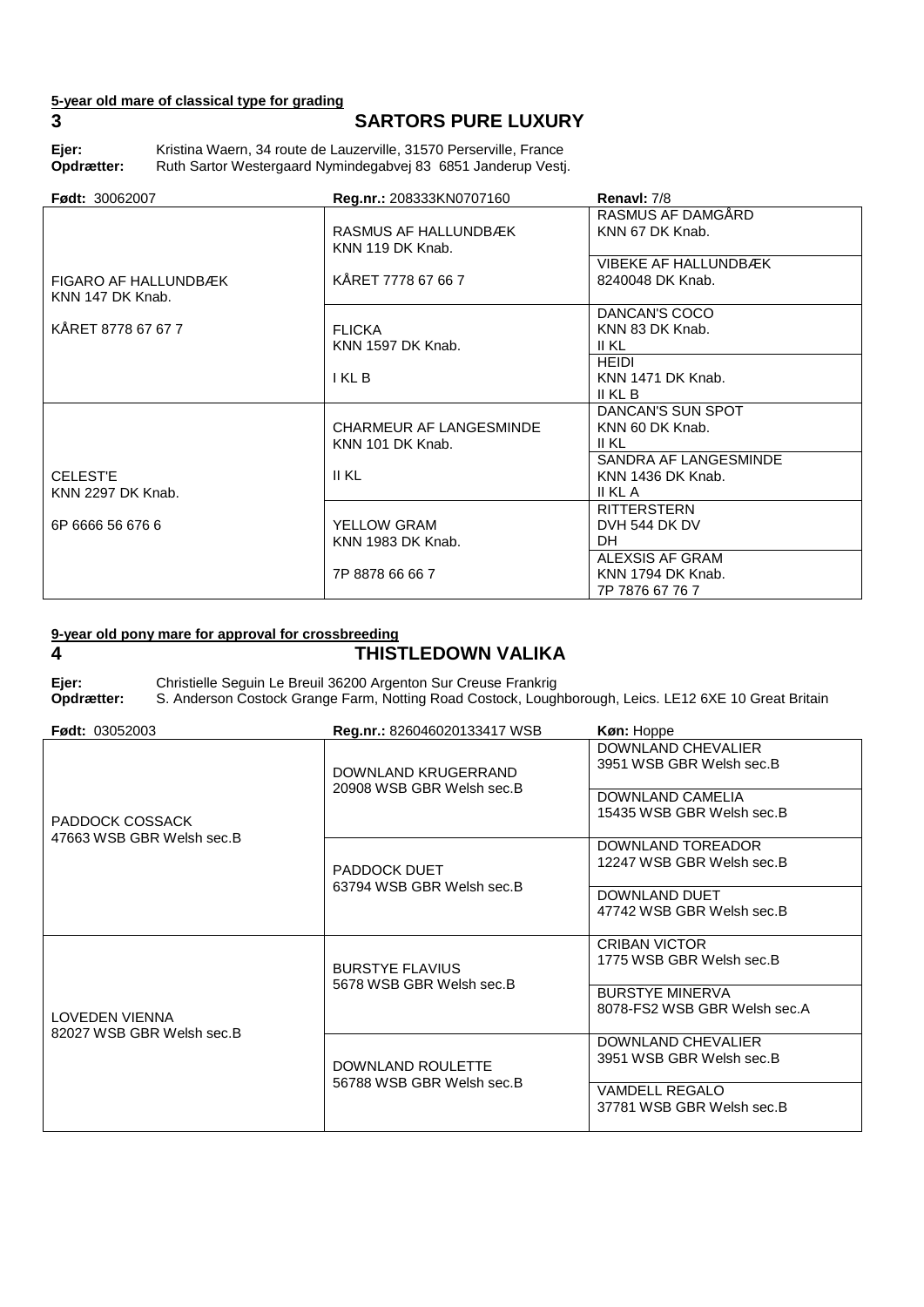# **11-year old gelding of sportstype for inspection**

# **5 SACKUM BLIKSEM**

Ejer: Kristina Waern, 34 route de Lauzerville, 31570 Perserville, France<br>**Opdrætter:** Marianne Meldgaard Sørensen Sil Skattegården 1 S-53396 Gøten **Opdrætter:** Marianne Meldgaard Sørensen Sil Skattegården 1 S-53396 Gøtene Sverige

| <b>Født: 01012001</b>                | <b>Reg.nr.: KNN 182</b>            | Renavl: 3/8                                                   |
|--------------------------------------|------------------------------------|---------------------------------------------------------------|
|                                      | <b>SEBASTIAN</b><br>DH 194 DK DV   | <b>GLADIATOR</b><br>DH 139 DK DV                              |
| LURIFAX STAVSDAL<br>KNN 109 DK Knab. | DH.                                | <b>SENDERLINDE</b><br>RDH 895 DK DV<br>DH.                    |
| KÅRET                                | LONE DALSHØJ<br>KNN 1493 DK Knab.  | <b>TARZAN</b><br>KNN 26 DK Knab.<br>II KL A                   |
|                                      | I KL B                             | LISE LOTTE LYSHØJ<br>KNN 1237 DK Knab.<br>I KL B              |
|                                      | LYN.<br>KNN 77 DK Knab.            | <b>MOLRO AF THORSAGER</b><br>KNN 1 DK Knab.<br>I KL B<br>LUKY |
| <b>ECLAIR</b><br>KNN 1445 DK Knab.   | II KL                              | 6700774 DK LU                                                 |
| I KL B                               | LILLEMOR GYDEGÅRD<br>7101263 DK DV | <b>DOLMAN</b><br>DLH 654 DK DV<br>I KL                        |
|                                      | <b>FOR</b>                         | ARMANDA<br>6700775 DK LU                                      |

### **3-year old stallion of sportstype for breeding license**

**6 VERY TOT**

**Ejer:** Sylvie Delprat Haras de Fleyres, Domaine de Fleyres, 31530 Bretx, France Kristina Waern 880 Route de Larra, Liev dit Castel 31 330 Grenade 12 Frankrig

| <b>Født: 27032009</b>                 | Reg.nr.: 09272264B                        | Renavl: 3/8                                                                             |
|---------------------------------------|-------------------------------------------|-----------------------------------------------------------------------------------------|
| <b>ELKINTOT</b><br>92150271L FRA S.F. | LE TOT DE SEMILLY<br>77037073A FRA S.F.   | <b>GRAND VENEUR</b><br>DE304042108672 DEU BL<br><b>VENUE DU TOT</b><br>W-84170 FRA S.F. |
|                                       | <b>SHANNON</b><br>84008610S FRA S.F.      | <b>JALISCO B</b><br>75000588W FRA S.F.                                                  |
|                                       |                                           | <b>ORANGEBOUM</b><br>FRA S.F.                                                           |
|                                       | <b>SACKUM BLIKSEM</b><br>KNN 182 DK Knab. | <b>LURIFAX STAVSDAL</b><br>KNN 109 DK Knab.<br>KÅRET                                    |
| <b>RIVIERA</b><br>15-05-9002 SWE      |                                           | <b>ECLAIR</b><br>KNN 1445 DK Knab.<br>I KL B                                            |
|                                       | <b>ZELICA</b><br><b>KNN 2059 DK Knab.</b> | HERCULES VESTERGÅRD<br>OLH 647 DK Oldb.                                                 |
|                                       | 6P 6666 76 66 6                           | <b>ZANTI</b><br>KNN 1920 DK Knab.<br>7P 6767 67 77 7                                    |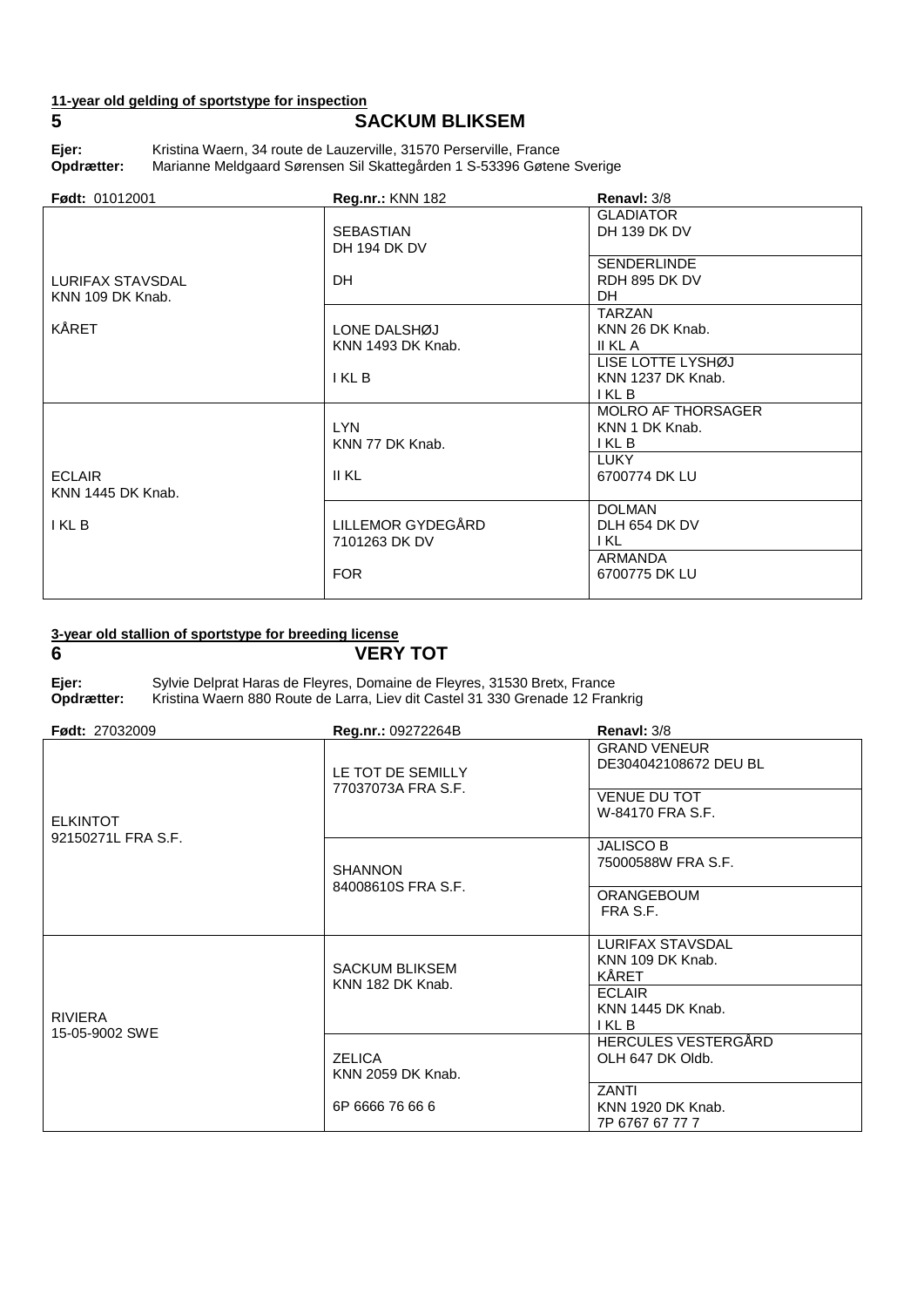# **4-year old stallion of sportstype for access to performance test and final grading 7 SACKUM HROM**

Ejer: Kristina Waern, 34 route de Lauzerville, 31570 Perserville, France<br>**Opdrætter:** Marianne Meldgaard Sørensen Sil Skattegården 1 S-53396 Gøten **Opdrætter:** Marianne Meldgaard Sørensen Sil Skattegården 1 S-53396 Gøtene Sverige

| <b>Født: 06052008</b>                      | Reg.nr.: 15-08-0002                           | Renavl: 6/8                                      |
|--------------------------------------------|-----------------------------------------------|--------------------------------------------------|
|                                            | RAFFAELLIZ<br>DVH 513 DK DV                   | REBEL Z<br>DE331316819881 DEU Hann.              |
| PERIKLES CHRISTINELYST<br>KNN 133 DK Knab. | DH.                                           | ATHENA Z<br>DE331319650384 DEU Hann.             |
| KÅRET 8888 78 88 8                         | ELEKTRA CHRISTINELYST<br>KNN 1751 DK Knab.    | <b>APOLLON</b><br>KNN 108 DK Knab.<br>KÅRET      |
|                                            | II A 8888 88 88 8                             | <b>MONA-LISA</b><br>KNN 1596 DK Knab.<br>II KL B |
|                                            | FAUST AF ELMELYGÅRD<br>KNN 139 DK Knab.       | <b>APOLLON</b><br>KNN 108 DK Knab.<br>KÅRET      |
| <b>SACKUM MOLNIA</b><br>KNN 2561 DK Knab.  | KÅRET 7777 66 88 7                            | <b>CALMA</b><br>KNN 1416 DK Knab.<br>I KL B      |
| 7P 6678 67 977 7 S                         | NIRETTE AF KRAKÆR<br><b>KNN 1595 DK Knab.</b> | NIRO AF THORSAGER<br>KNN 88 DK Knab.<br>II KL    |
|                                            | II KL A                                       | MAJA<br>KNN 2424 DK Knab.<br>KÅRET               |

## **5-year old stallion of classical type for access to performance test and final grading 8 SARTORS KENAI**

| ×<br>ŗ, |          |        |
|---------|----------|--------|
|         |          |        |
| ×       | ۰.<br>۰. | I<br>ł |

**Ejer:** Christelle Seguin Le Breuil 36200 Argenton Sur Creuse Frankrig Ruth Sartor Westergaard Nymindegabvej 83 6851 Janderup Vestj.

| <b>Født: 26032007</b>           | Reg.nr.: 208333KN0700261                     | <b>Renavi: 7/8 &amp; 12/16</b>                                  |
|---------------------------------|----------------------------------------------|-----------------------------------------------------------------|
|                                 | CONETTI LYNGHØJ<br>KNNE 118 DK Knab.         | <b>ALEKSANDER</b><br>OLH 492 DK Oldb.                           |
| MAX HØJGÅRD<br>KNN 157 DK Knab. | KÅRET 9898 77 89 9                           | SUS AF AAGAARD<br>RKNN 1514 DK Knab.<br>II KL A                 |
| KÅRET 8877 66 77 7              | TRINE HØJGÅRD<br>KNN 1994 DK Knab.           | <b>APOLLON</b><br>KNN 108 DK Knab.<br>KÅRET                     |
|                                 | 6P 7667 66 66 6                              | JETTE HEDEVANGGÅRD<br>KNN 1657 DK Knab.<br>II KL B 5666 54 54 5 |
|                                 | RASMUS AF HALLUNDBÆK<br>KNN 119 DK Knab.     | RASMUS AF DAMGÅRD<br>KNN 67 DK Knab.<br>II KL                   |
| <b>LEA</b><br>KNN 2080 DK Knab. | KÅRET 7778 67 66 7                           | <b>VIBEKE AF HALLUNDBÆK</b><br>8240048 DK Knab.                 |
| 7P 7787 66 77 7                 | <b>HELLE AF HØJMARK</b><br>KNN 1408 DK Knab. | <b>GAUCHO</b><br>KNN 52 DK Knab.<br>II KL A                     |
|                                 | I KL B                                       | JETTE AF HØJMARK<br>7301764 DK Knab.                            |